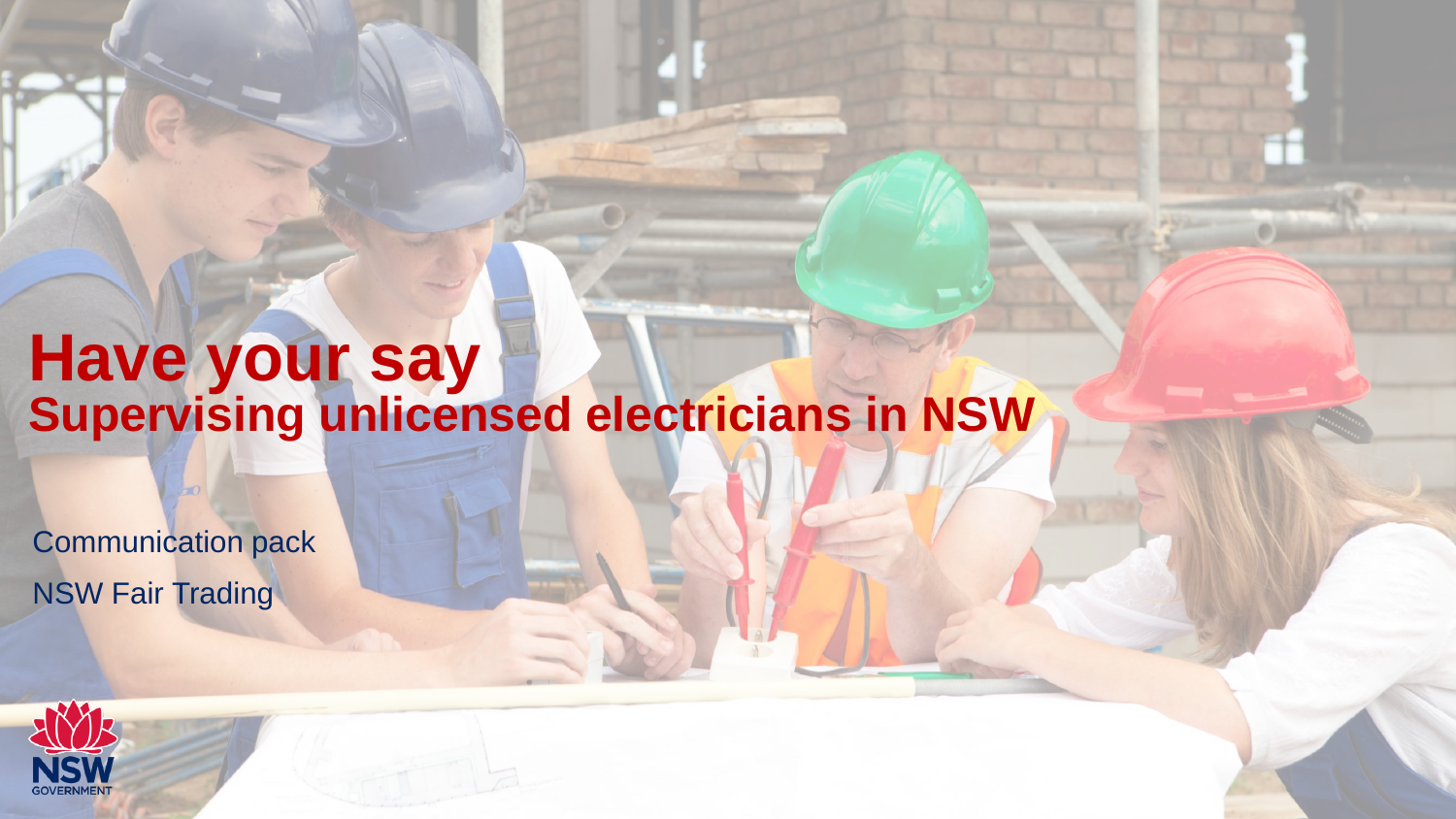## **Introduction**

We invite people working in the electrical and building trades to have their say on the supervision of apprentice electricians and unlicensed electrical workers in NSW.

This communication pack has been created to help your stakeholders share information about the consultation and encourage people to share their views.

This pack contains approved content for:

- websites and newsletters
- social media.

For more information, please email: [hbareview@customerservice.nsw.gov.au](mailto:hbareview@customerservice.nsw.gov.au)



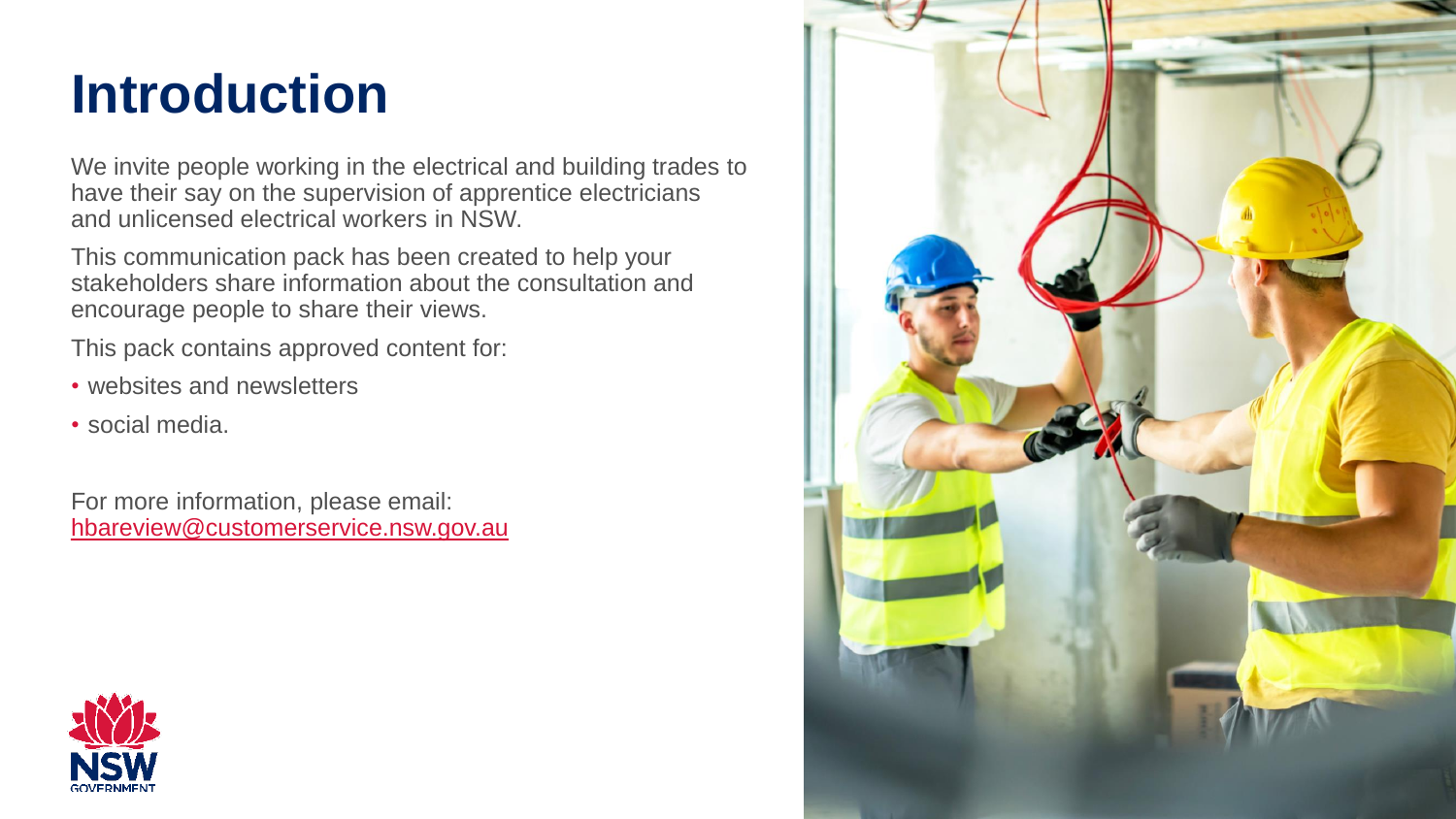# **Have your say**

The NSW Government is reviewing how apprentice electricians and unlicensed electrical workers are being supervised at work.

We want to hear from people working in the electrical and building trades about their experiences. Your responses will help ensure the safety of tradespeople and the general public and improve the standard of electrical work.

We will use your comments to inform possible best-practice supervision practices for apprentice electricians and unlicensed electrical workers in our state.

[Have your say at www.haveyoursay.nsw.gov.au/electricians](http://www.haveyoursay.nsw.gov.au/electricians-supervision-requirements)supervision-requirements.

Submissions close **Friday 6 August 2021**.



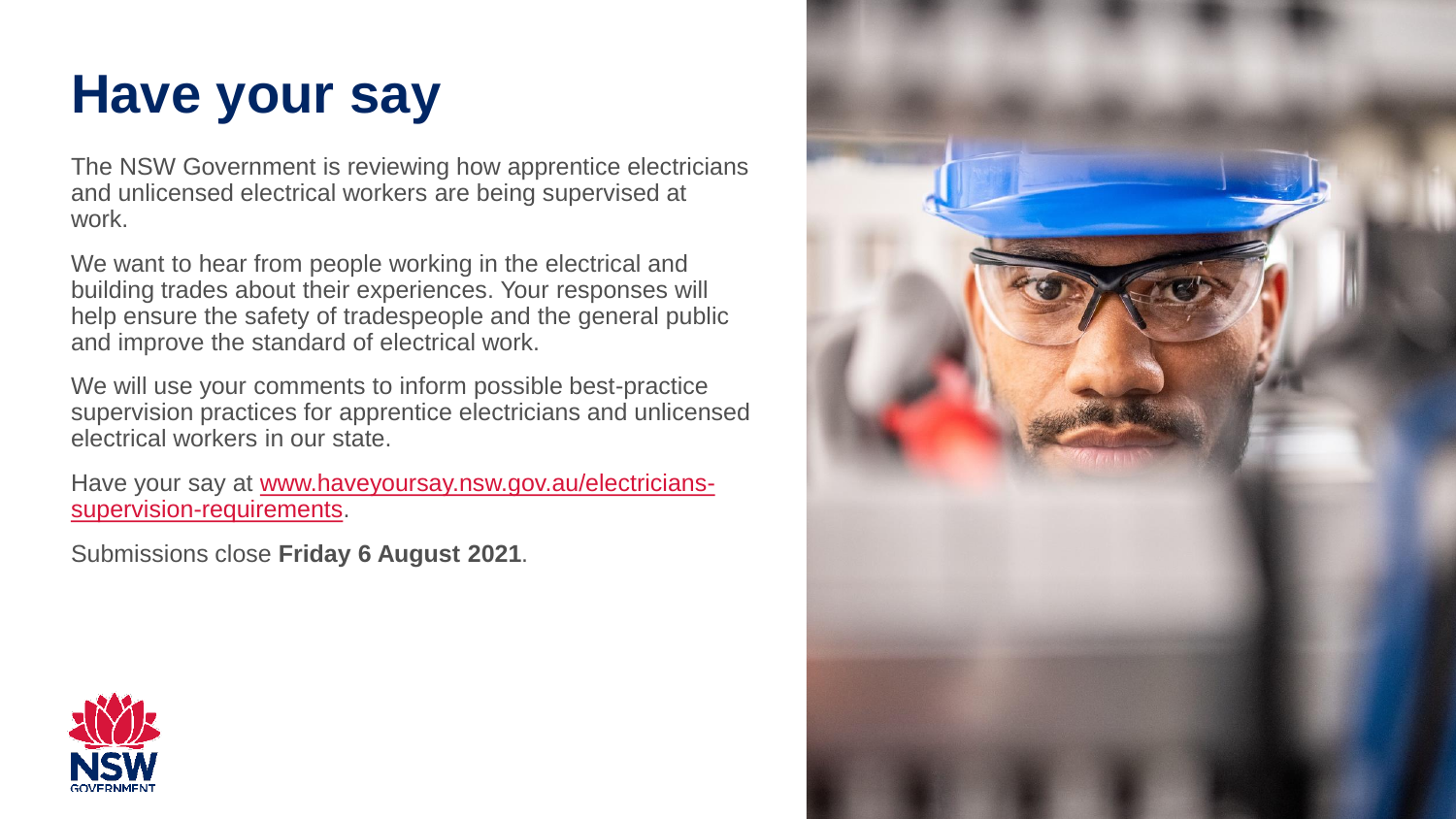### **Website and newsletter content**

#### **Have your say on the supervision of apprentice electricians in NSW**

The NSW Government is reviewing how apprentice electricians and unlicensed electrical workers are being supervised at work.

If you work in the electrical and building trades share your experiences and observations in this anonymous survey. Your responses will help ensure the safety of tradespeople and the general public and improve the standard of electrical work.

Have your say at [www.haveyoursay.nsw.gov.au/electricians-supervision-requirements](http://www.haveyoursay.nsw.gov.au/electricians-supervision-requirements)

Submissions close **Friday 6 August 2021**.

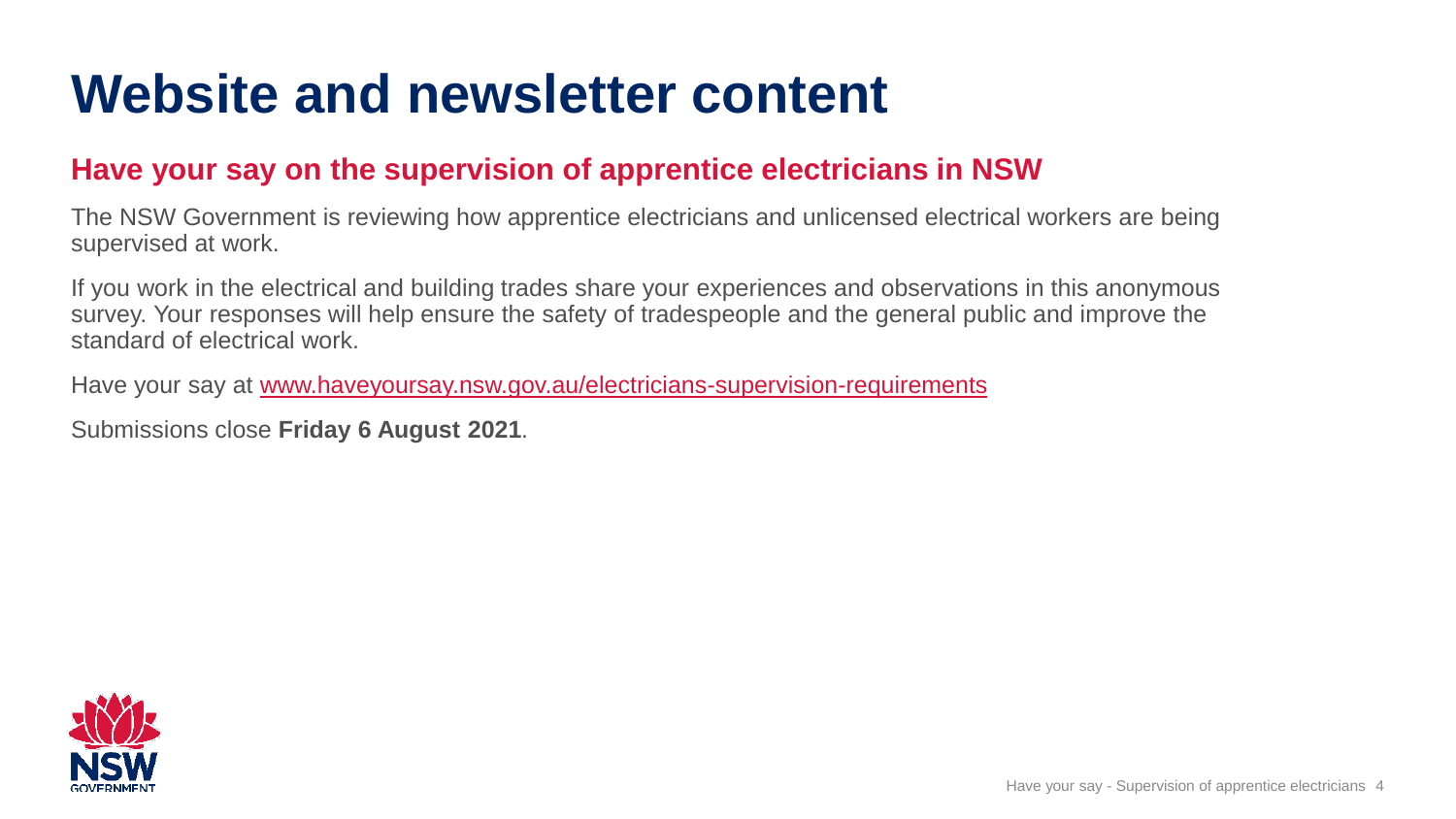# **Social media content**

You can share the social media posts which will be published on NSW Fair Trading social media channels throughout the consultation.

Here are the links to:

- [NSW Fair Trading Facebook page](https://www.facebook.com/FairTradingNSW/)
- [NSW Fair Trading Twitter account](https://twitter.com/NSW_FairTrading)

We've provided the captions below for you to post on your own social media channels:

#### **LinkedIn**

Have your say on the supervision of apprentice electricians in NSW. Visit [www.haveyoursay.nsw.gov.au](http://www.haveyoursay.nsw.gov.au/)

#### **Facebook**

Have your say on the supervision of apprentice electricians in NSW. Your responses will help ensure the safety of tradespeople and the general public and improve the standard of electrical work. Visit [www.haveyoursay.nsw.gov.au](http://www.haveyoursay.nsw.gov.au/) #FairTrading #Haveyoursay

#### **Twitter**

Have your say on the supervision of apprentice electricians in NSW. [www.haveyoursay.nsw.gov.au](http://www.haveyoursay.nsw.gov.au/electricians-supervision-requirements) #FairTrading #Haveyoursay

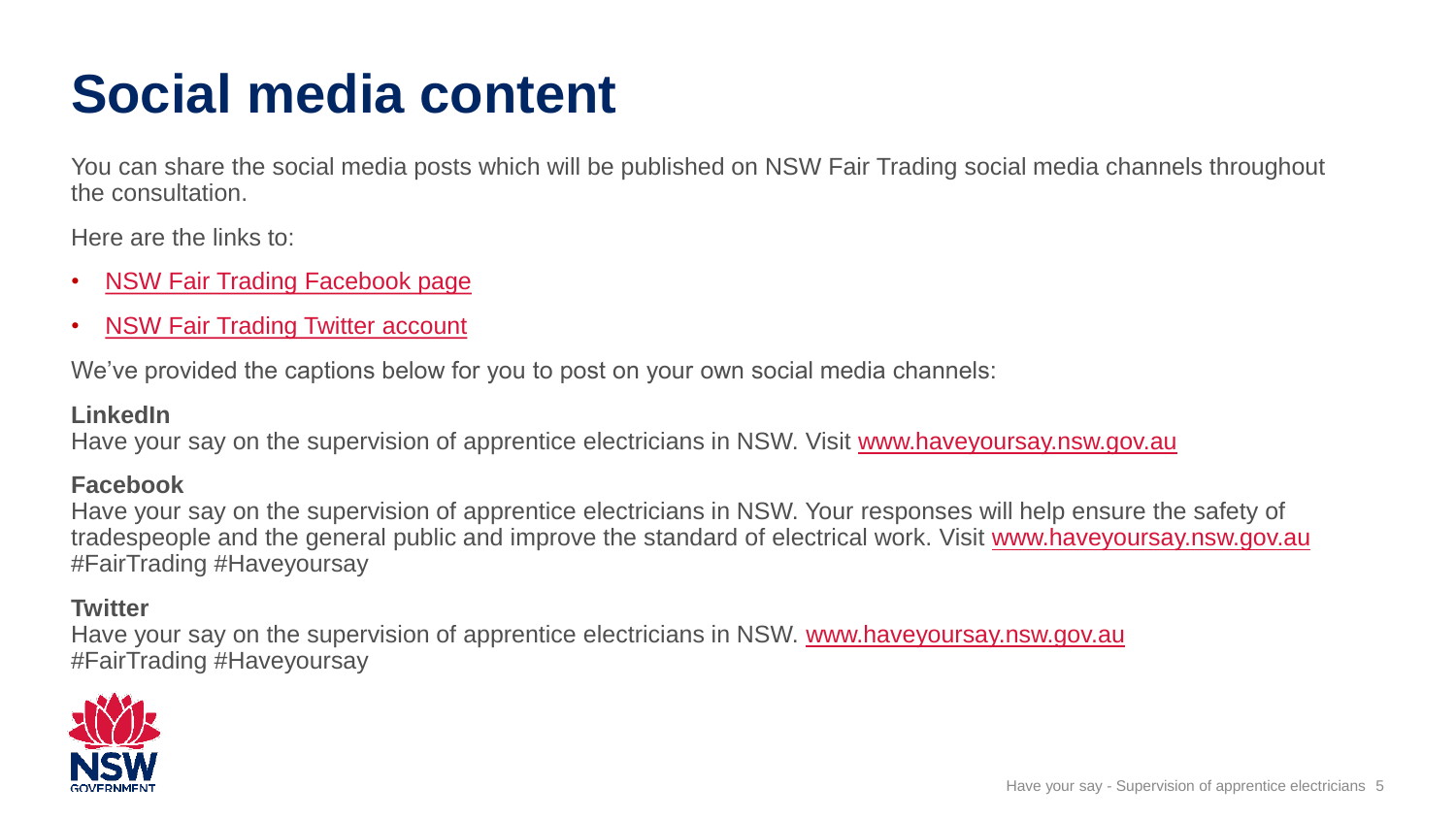# **Using our creative materials**

When sharing messages about the consultation with your stakeholders, it is important to ensure the messaging is appropriate to the subject and audience.

Here are some tips to get you started:

- Use only the approved captions and content we have provided for social media posts and newsletter stories.
- Refer to 'NSW Fair Trading'.
- [To support the consultation wherever possible, use the web address www.haveyoursay.nsw.gov.au/electricians](http://www.haveyoursay.nsw.gov.au/electricians-supervision-requirements)supervision-requirements.
- Only share official posts from the NSW Fair Trading Facebook and Twitter pages.
- If you have any questions, call 13 32 20.